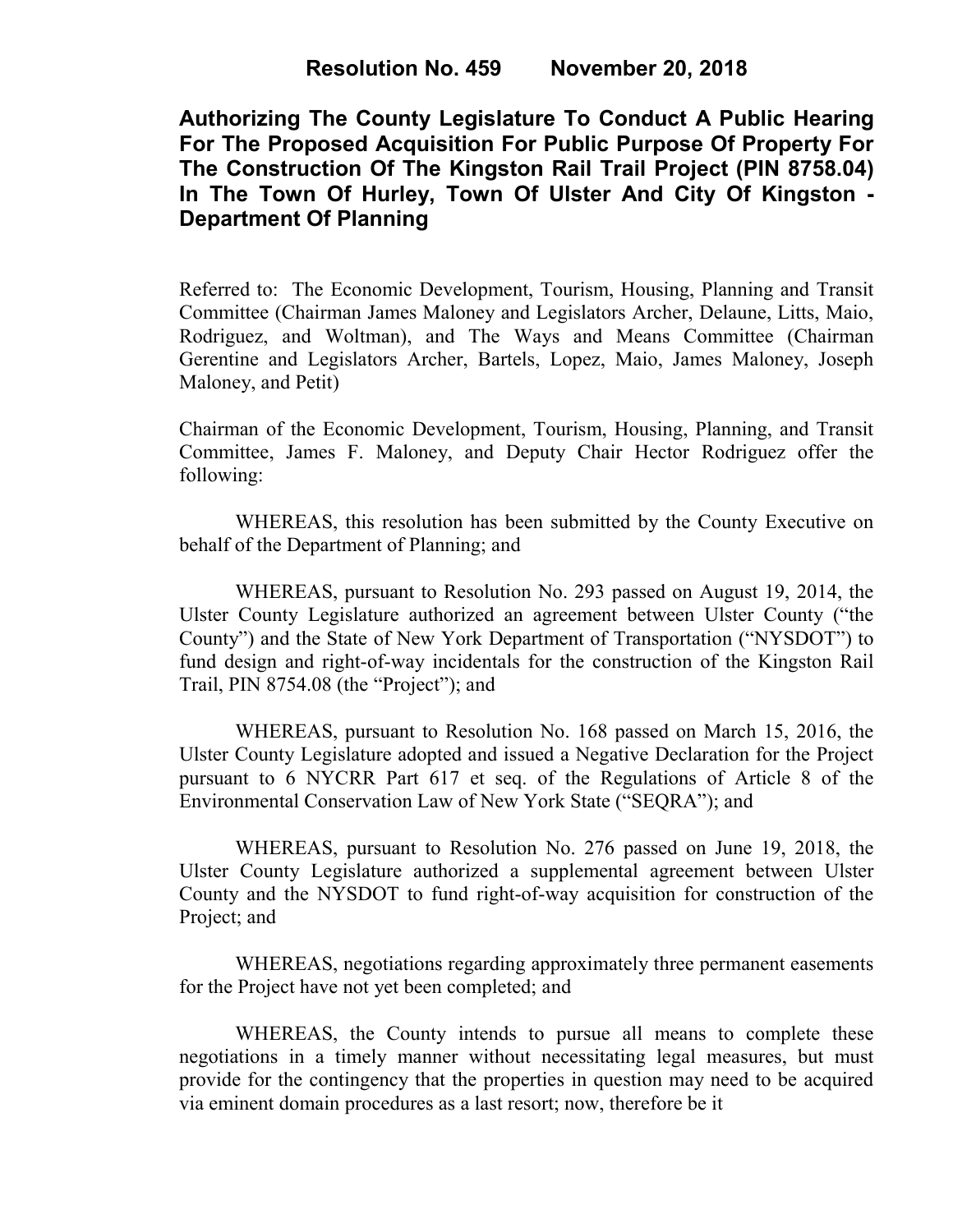### **- Page 2 -**

### **Resolution No. 459 November 20, 2018**

# **Authorizing The County Legislature To Conduct A Public Hearing For The Proposed Acquisition For Public Purpose Of Property For The Construction Of The Kingston Rail Trail Project (PIN 8758.04) In The Town Of Hurley, Town Of Ulster And City Of Kingston - Department Of Planning**

RESOLVED, on the recommendation of the County Department of Planning, the Ulster County Legislature will conduct a public hearing pursuant to Section 201 of the Eminent Domain Procedure Law at the County Office Building, 244 Fair Street, Kingston, NY 12401 on the  $11<sup>th</sup>$  day of December, 2018 at 6:10 P.M.; and, be it further

RESOLVED, that the purpose of said hearing is to inform the public and to review the public use to be served by the construction of the Kingston Rail Trail Project in the Town of Hurley, Town of Ulster and City of Kingston and the impact on the environment and residents of the locality where said Project will be constructed; and, be it further

RESOLVED, that pursuant to Section 202 of the Eminent Domain Procedure Law, the Clerk of the Legislature shall cause to be published at least ten days and not more than thirty days prior to said hearing a notice of same in a least five (5) consecutive issues of the Daily Freeman, a daily newspaper of general circulation, and in at least two (2) successive issues of the two official newspapers of the County of Ulster: Ulster Publishing and the Shawangunk Journal,

and move its adoption.

## ADOPTED BY THE FOLLOWING VOTE:

AYES: 20 NOES: 0 (Absent: Legislators Bartels, Collins, and Eckert)

Passed Committee: Economic Development, Tourism, Housing, Planning and Transit on November 8, 2018

Passed Committee: Ways and Means on November 13, 2018

# FINANCIAL IMPACT: \$300.00 - ESTIMATED ADVERTISING COSTS